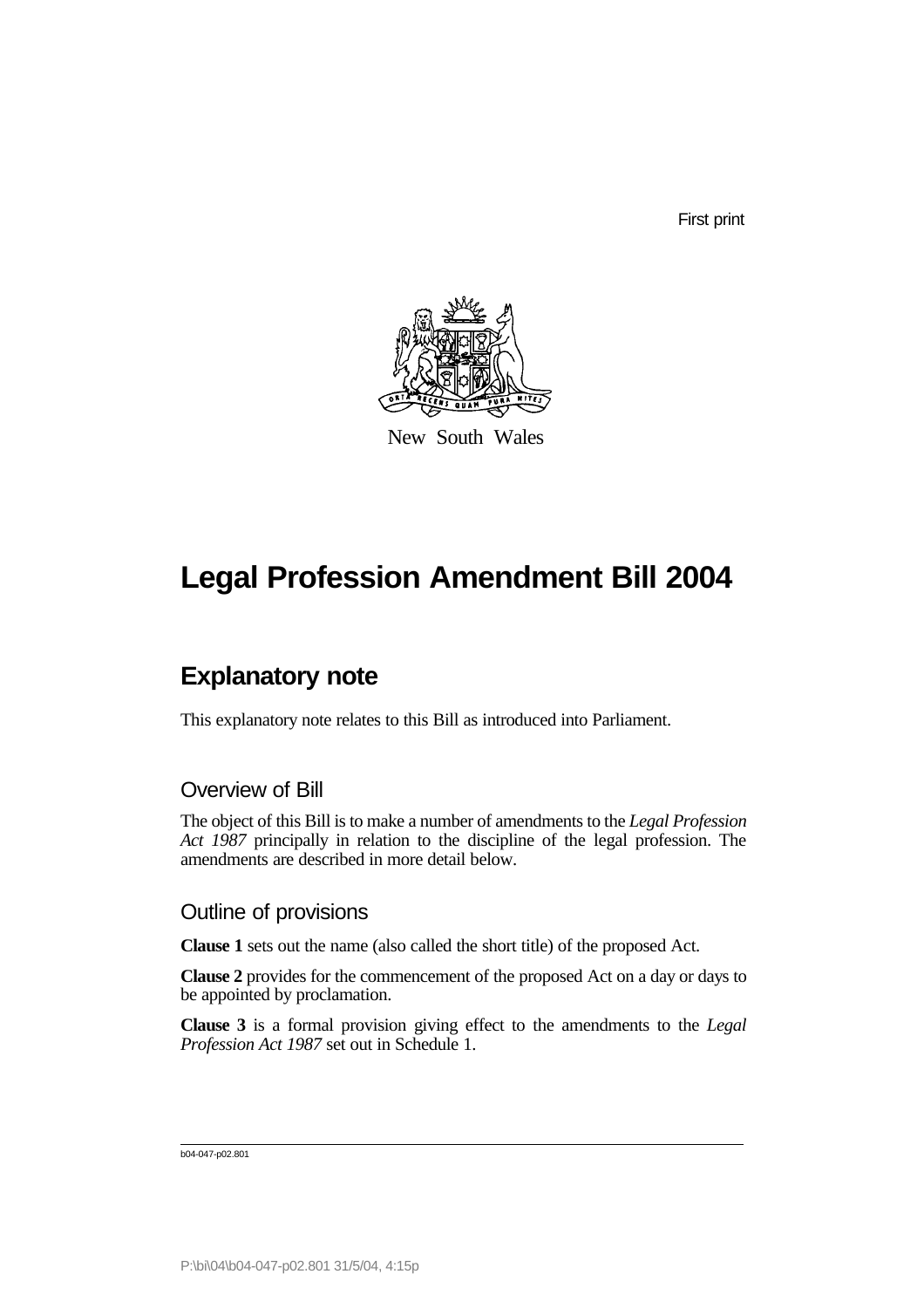Explanatory note

# **Schedule 1 Amendments**

#### **Pre-admission events—powers relating to bankrupt or convicted applicants for and holders of practising certificates**

**Schedule 1 [1]** amends section 3 to insert a definition of *pre-admission event*, which is an act of bankruptcy committed, or finding of guilt for an indictable or tax offence, occurring before a person's admission as a legal practitioner.

**Schedule 1 [2]** amends section 30 to make it clear that the regulations may prescribe details relating to pre-admission events as information that must accompany an application for a practising certificate. Transitional provisions validate regulations already made (Schedule 1 [22] amending Schedule 8).

**Schedule 1 [3]** amends section 37 to make it clear that the Bar Council or the Law Society Council (*Council*) may exercise powers to refuse to issue, or to cancel or suspend, a practising certificate on grounds relating to pre-admission events, though specific authority is given to a Council to take no action in connection with a pre-admission event if satisfied that it is appropriate to do so given the passage of time and other circumstances the Council considers relevant. Transitional provisions validate past actions taken by Councils (Schedule 1 [22] amending Schedule 8).

#### **Notices requiring assistance by legal practitioners**

**Schedule 1 [4] and [5]** amend section 152 in relation to a notice requiring a legal practitioner to provide information, documents or other assistance to the Legal Services Commissioner (*Commissioner*) or a Council when investigating a complaint against a legal practitioner. Under the section as proposed to be amended, the notice will be able to be served by posting it to the legal practitioner's place of practice, business or residence last notified to a Council (as well as by personal service). These amendments substantially implement Recommendation 13 in Law Reform Commission Report 99.

#### **Reprimands administered to legal practitioners by Commissioner or Council**

**Schedule 1 [6]** amends section 155 to remove the requirement that a reprimand can be administered to a legal practitioner only with the practitioner's consent, where the reprimand is to be administered by the Commissioner or a Council instead of instituting proceedings in the Administrative Decisions Tribunal (*Tribunal*).

Explanatory note page 2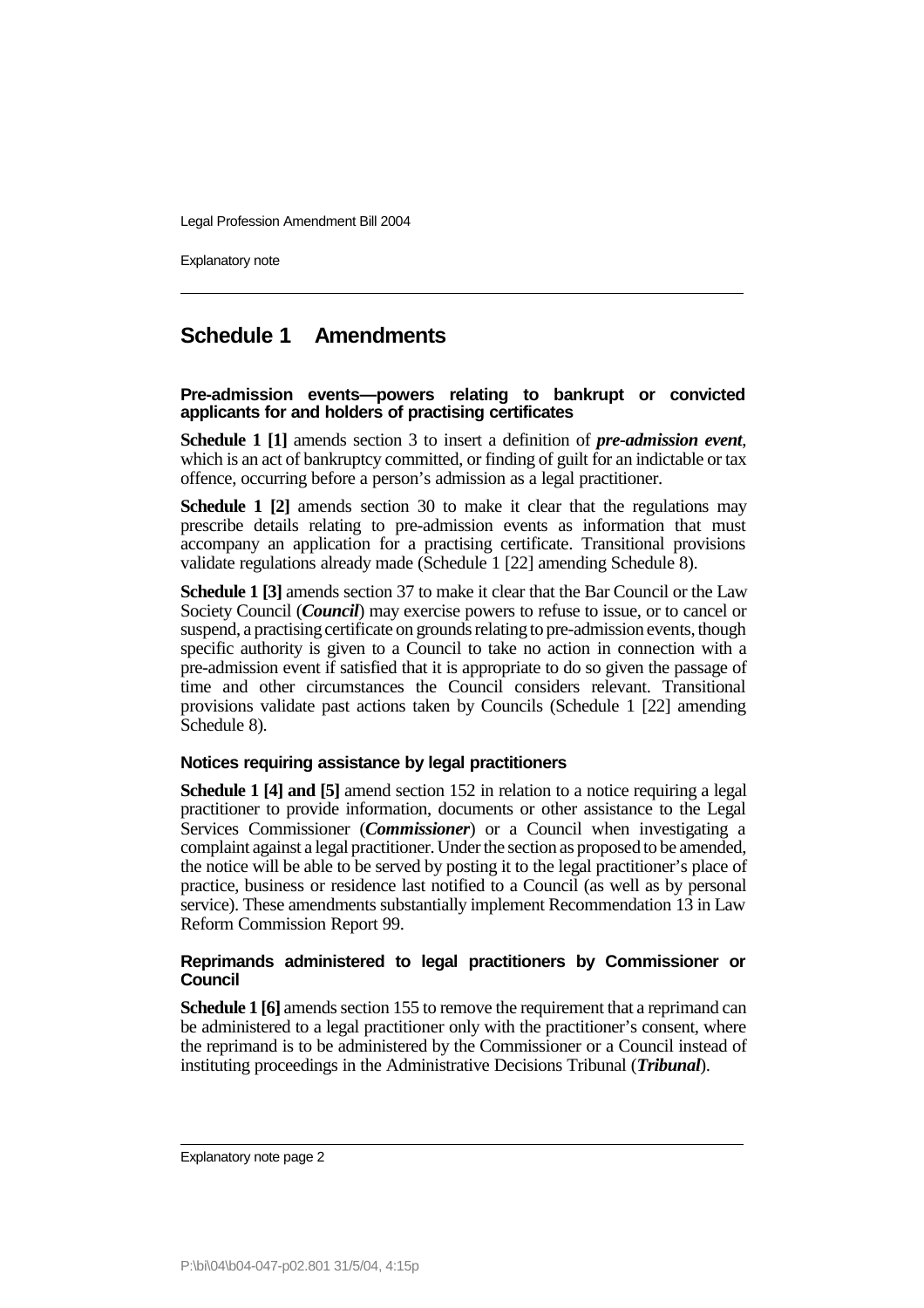Explanatory note

**Schedule 1 [8]** amends section 160 to remove a similar requirement when the Commissioner is reviewing a decision of a Council.

These amendments implement Recommendation 17 in Law Reform Commission Report 99.

**Schedule 1 [7] and [9]** amend sections 155 and 160 to confer a right of appeal to the Tribunal against a decision to reprimand a legal practitioner if the practitioner does not consent to the reprimand.

**Schedule [16]** inserts a new section 171N to provide for the hearing and determination by the Tribunal of such an appeal.

#### **Time for instituting proceedings in the Tribunal**

**Schedule 1 [10]** inserts a new section 167AA to provide that proceedings on a complaint against a legal practitioner may be instituted in the Tribunal at any time within 6 months after the Commissioner or a Council decides that proceedings be instituted. The Tribunal is empowered to extend that time after consideration of matters mentioned in the proposed section. The proposed section will prevail over section 44 of the *Administrative Decisions Tribunal Act 1997* and any rules or regulations under that Act.

#### **Power to disregard procedural lapses**

**Schedule 1 [11]** inserts a new section 171 to allow the Tribunal to order that a failure to observe a procedural requirement in relation to a complaint against a legal practitioner is to be disregarded, if satisfied that the parties have not been prejudiced by the failure.

#### **Reprimands administered to legal practitioners by Tribunal**

**Schedule 1 [12]** amends section 171C to make it clear that the Tribunal, when reprimanding a legal practitioner, does so by order.

**Schedule 1 [13]** amends section 171C to require the Tribunal to publish any order by which it publicly reprimands a legal practitioner and a statement of reasons.

**Schedule 1 [15]** amends section 171LA to exclude private reprimands from the register of disciplinary action kept by the Commissioner.

#### **Appeals from Tribunal to Supreme Court**

**Schedule 1 [14]** substitutes section 171F. Under the current section, certain appeals from decisions of the Tribunal lie to an Appeals Panel of the Tribunal and others lie to the Supreme Court, depending how the Tribunal was constituted at first instance. Under the proposed section, all appeals under Part 10 from the Tribunal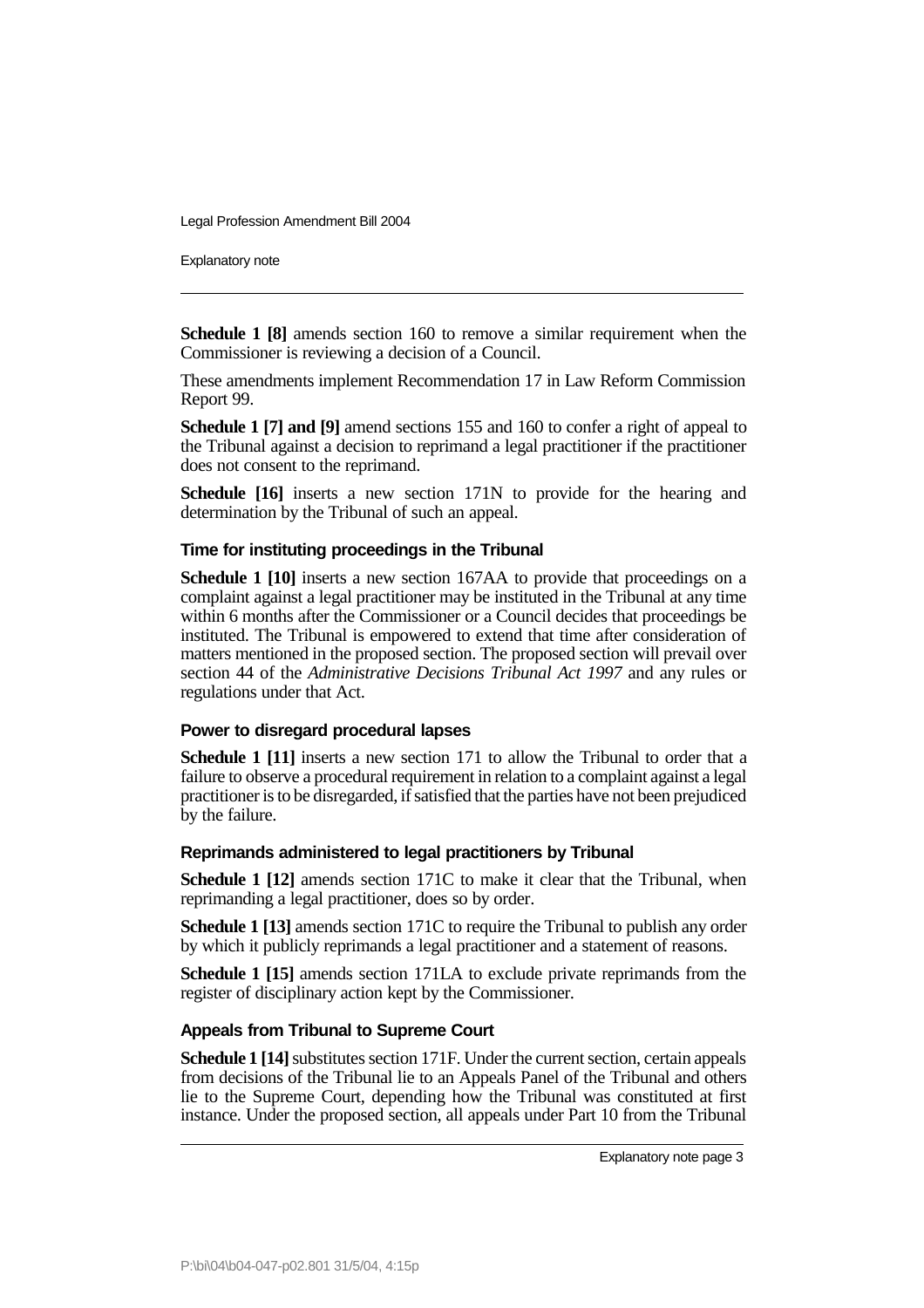Explanatory note

at first instance will lie to the Supreme Court only and Chapter 7 of the *Administrative Decisions Tribunal Act 1977* will be overridden. Section 75A of the *Supreme Court Act 1970* will apply to the appeals, and the appeals will be by way of rehearing rather by way of a new hearing. This amendment implements Recommendation 36 in Law Reform Commission Report 99.

#### **Undertakings**

**Schedule 1 [17]** inserts a new section 171U. Breach of an undertaking given by a legal practitioner to the Commissioner or a Council in the course of investigating or dealing with a complaint or in the course of a mediation will be capable of being unsatisfactory professional conduct or professional misconduct. This amendment implements Recommendation 20 in Law Reform Commission Report 99.

#### **Commencement of proceedings without reasonable prospect of success**

**Schedule 1 [18]–[20]** amend section 198L, which provides that a solicitor or barrister cannot file originating process or a defence on a claim for damages unless the solicitor or barrister certifies that there are reasonable grounds for believing on the basis of provable facts and a reasonably arguable view of the law that the claim or defence has reasonable prospects of success. Under the amendment, a wider definition of *court documentation* is used to describe the material that cannot be filed.

#### **Savings and transitional provisions**

**Schedule 1 [21] and [22]** amend Schedule 8 to permit regulations to be made to deal with savings and transitional matters and to insert specific provisions of a savings or transitional nature.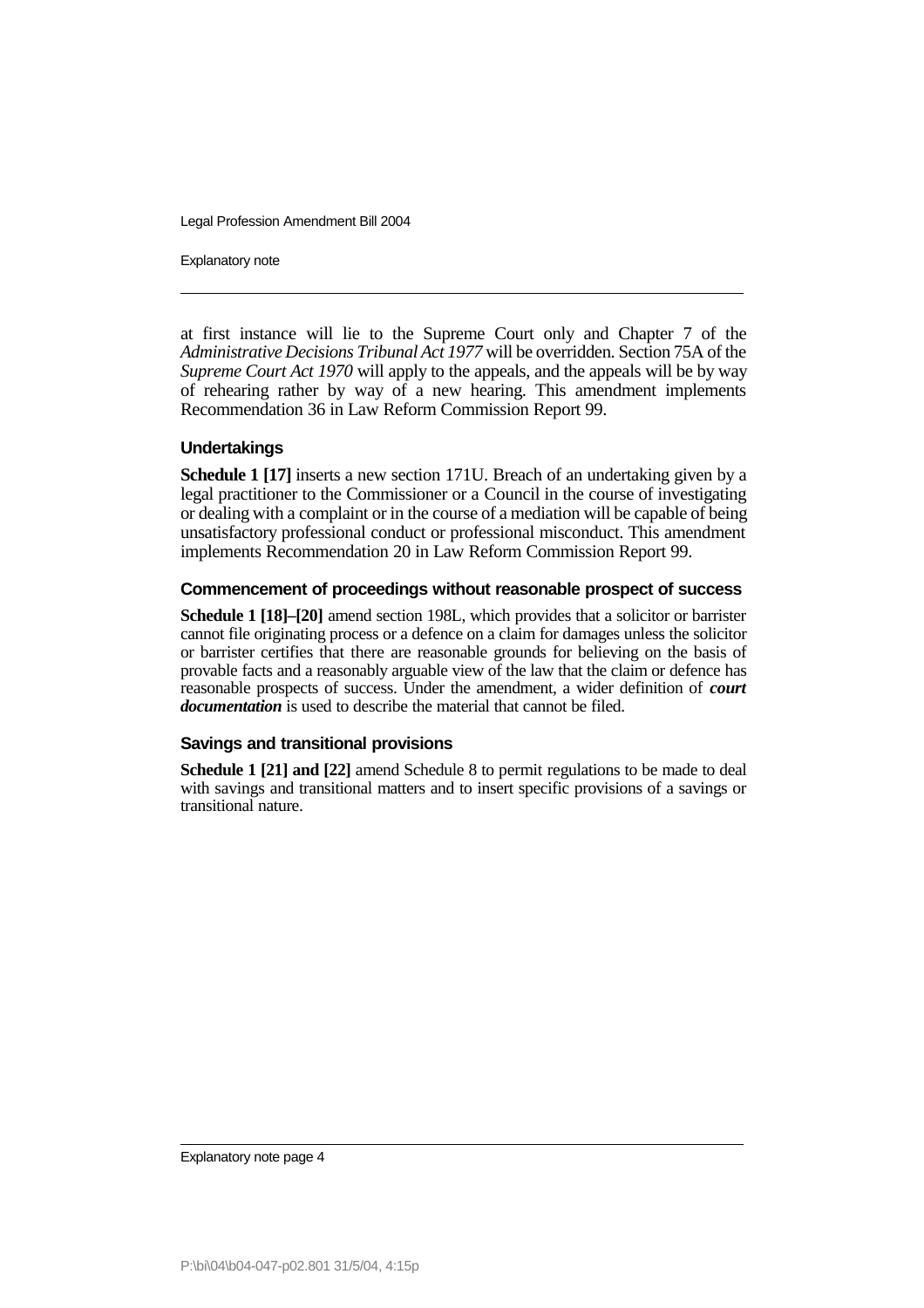First print



New South Wales

# **Legal Profession Amendment Bill 2004**

# **Contents**

|                                                                                                             | Page |
|-------------------------------------------------------------------------------------------------------------|------|
| 1 Name of Act<br>2 Commencement<br>3 Amendment of Legal Profession Act 1987 No 109<br>Schedule 1 Amendments |      |

b04-047-p02.801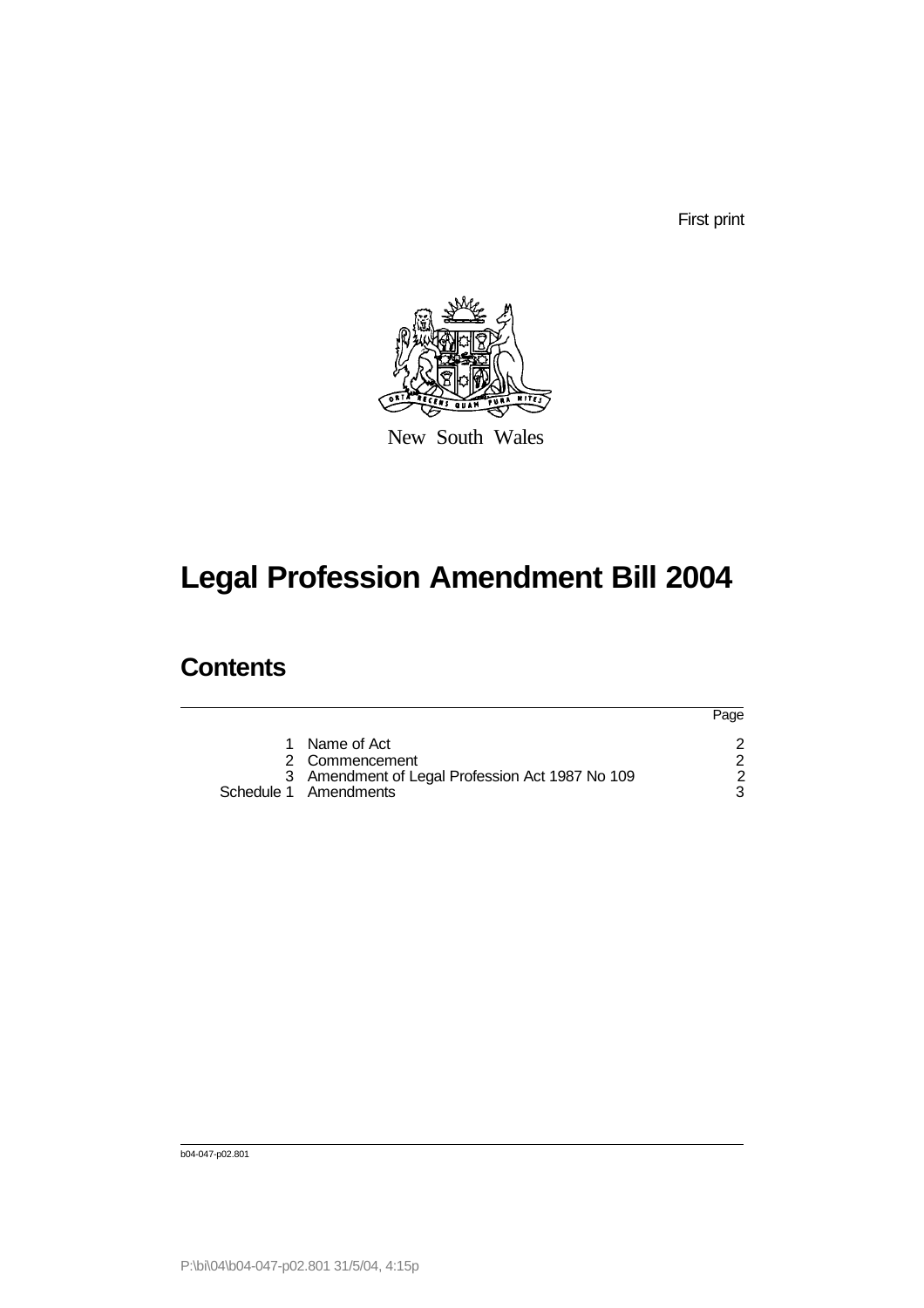

New South Wales

No , 2004

### **A Bill for**

An Act to amend the *Legal Profession Act 1987* in relation to suitability to hold practising certificates, the discipline of the legal profession, the handling of complaints against legal practitioners, and other matters; and for other purposes.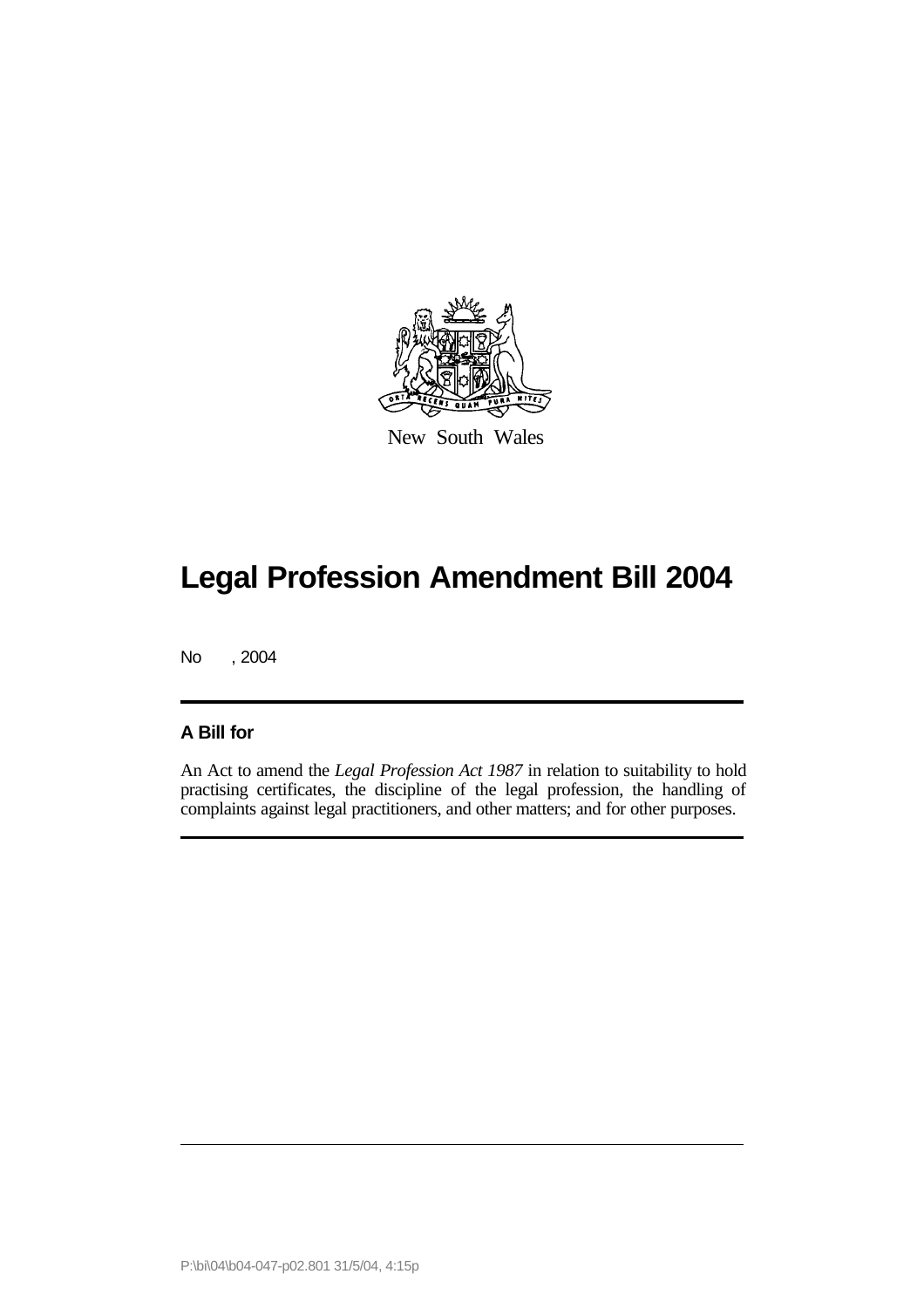| The Legislature of New South Wales enacts: |                                                                           |                |  |
|--------------------------------------------|---------------------------------------------------------------------------|----------------|--|
|                                            | Name of Act                                                               | $\overline{c}$ |  |
|                                            | This Act is the Legal Profession Amendment Act 2004.                      | 3              |  |
| 2                                          | Commencement                                                              | $\overline{4}$ |  |
|                                            | This Act commences on a day or days to be appointed by<br>proclamation.   | 5<br>6         |  |
| 3                                          | Amendment of Legal Profession Act 1987 No 109                             | 7              |  |
|                                            | The <i>Legal Profession Act 1987</i> is amended as set out in Schedule 1. | 8              |  |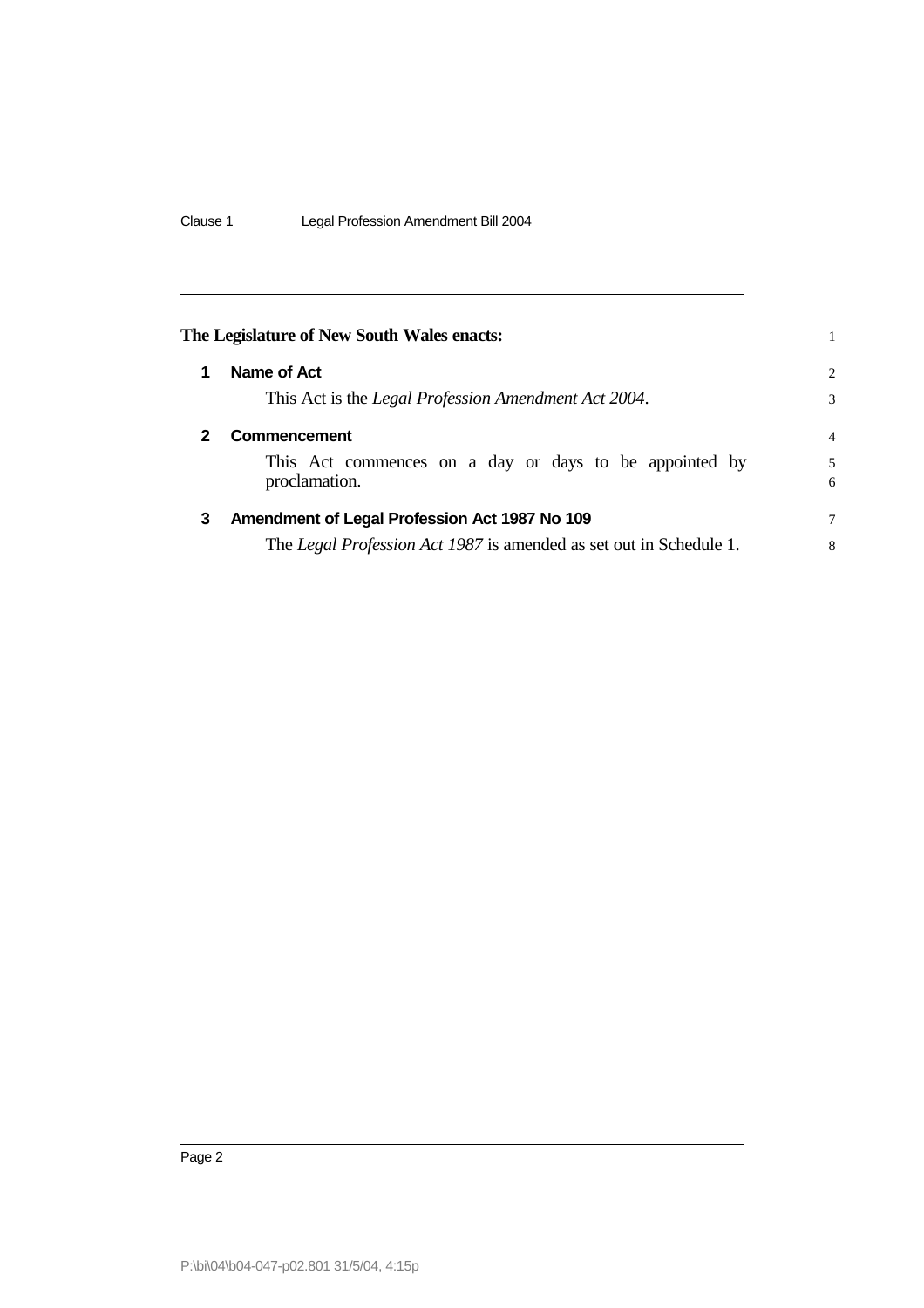Amendments Schedule 1

# **Schedule 1 Amendments** 1 1

 $(Section 3)$  2

| $[1]$ | <b>Section 3 Definitions</b>                                                              |                                                                                                                                                                                                                                                                                                                                                                         | 3                                |  |  |
|-------|-------------------------------------------------------------------------------------------|-------------------------------------------------------------------------------------------------------------------------------------------------------------------------------------------------------------------------------------------------------------------------------------------------------------------------------------------------------------------------|----------------------------------|--|--|
|       | Insert in alphabetical order in section 3 (1):                                            |                                                                                                                                                                                                                                                                                                                                                                         |                                  |  |  |
|       |                                                                                           | <i>pre-admission event</i> means:                                                                                                                                                                                                                                                                                                                                       | 5                                |  |  |
|       |                                                                                           | an act of bankruptcy committed by a person before<br>(a)<br>being admitted as a legal practitioner, or                                                                                                                                                                                                                                                                  | 6<br>7                           |  |  |
|       |                                                                                           | a finding of guilt against a person before being admitted<br>(b)<br>as a legal practitioner (where the person was found<br>guilty of an indictable offence or a tax offence).                                                                                                                                                                                           | 8<br>9<br>10                     |  |  |
| $[2]$ | Section 30 Refusal of application for practising certificate as barrister or<br>solicitor |                                                                                                                                                                                                                                                                                                                                                                         |                                  |  |  |
|       |                                                                                           | Insert at the end of the section:                                                                                                                                                                                                                                                                                                                                       | 13                               |  |  |
|       | (5)                                                                                       | Without limiting subsection $(1)$ (b), information prescribed by<br>the regulations may include details of, or details of the nature<br>of, pre-admission events, whether occurring before or after the<br>commencement of this subsection.                                                                                                                             | 14<br>15<br>16<br>17             |  |  |
| $[3]$ | generally                                                                                 | Section 37 Refusal, suspension or cancellation of practising certificate                                                                                                                                                                                                                                                                                                | 18<br>19                         |  |  |
|       |                                                                                           | Insert after section $37(1)$ :                                                                                                                                                                                                                                                                                                                                          | 20                               |  |  |
|       | (1A)                                                                                      | Subsection $(1)$ (a) extends to pre-admission events occurring in<br>relation to an applicant for or holder of a practising certificate,<br>whether the events occurred before or after the commencement<br>of this subsection.                                                                                                                                         | 21<br>22<br>23<br>24             |  |  |
|       | (1B)                                                                                      | Without limiting subsection (1), a Council may decide to take<br>action or no further action in connection with a<br>no<br>pre-admission event occurring in relation to an applicant for or<br>holder of a practising certificate, if satisfied that it is appropriate<br>to do so given the passage of time and other circumstances the<br>Council considers relevant. | 25<br>26<br>27<br>28<br>29<br>30 |  |  |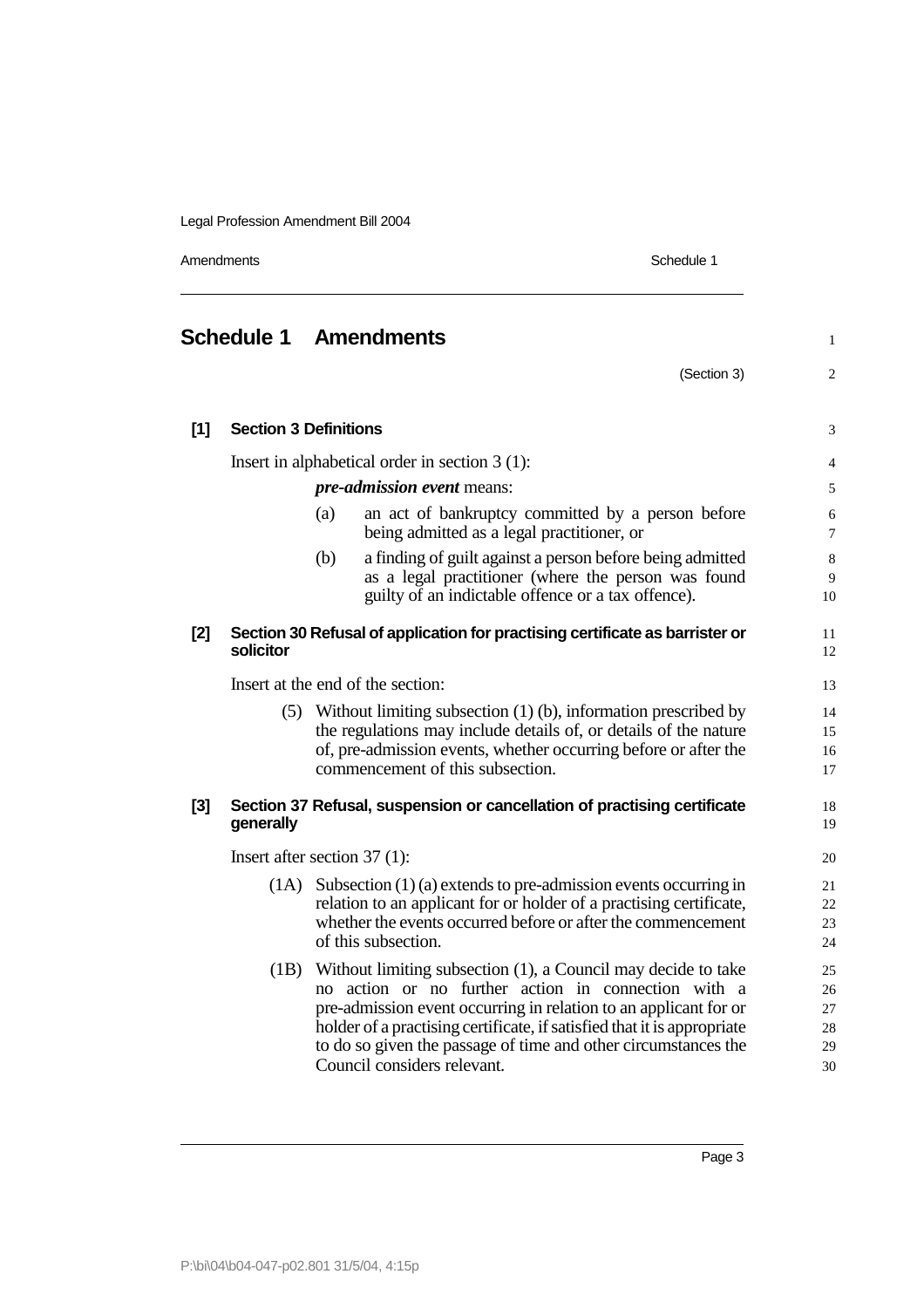| Schedule 1 | Amendments |
|------------|------------|
|            |            |

| [4]   | Section 152 Powers of Council or Commissioner when investigating<br>complaint                                                                                                                                                                                                                    |                            |  |  |  |  |
|-------|--------------------------------------------------------------------------------------------------------------------------------------------------------------------------------------------------------------------------------------------------------------------------------------------------|----------------------------|--|--|--|--|
|       | Insert ", by notice in writing served on the legal practitioner," after "may"<br>in section $152(2)$ .                                                                                                                                                                                           | 3<br>$\overline{4}$        |  |  |  |  |
| $[5]$ | Section 152 (3) and (3A)                                                                                                                                                                                                                                                                         | 5                          |  |  |  |  |
|       | Omit section 152 (3). Insert instead:                                                                                                                                                                                                                                                            | 6                          |  |  |  |  |
|       | (3) A notice is served under this section on a legal practitioner if:                                                                                                                                                                                                                            | $\tau$                     |  |  |  |  |
|       | it is served personally on the practitioner, or<br>(a)                                                                                                                                                                                                                                           | 8                          |  |  |  |  |
|       | it is sent by post to the practitioner's place of practice,<br>(b)<br>business or residence last notified by the practitioner to<br>a Council.                                                                                                                                                   | 9<br>10<br>11              |  |  |  |  |
|       | (3A) A notice under this section is to specify a reasonable time for<br>compliance with the requirement.                                                                                                                                                                                         | 12<br>13                   |  |  |  |  |
| [6]   | Section 155 Decision after investigation of complaint                                                                                                                                                                                                                                            | 14                         |  |  |  |  |
|       | Omit "if the legal practitioner consents to the reprimand" from section 155<br>$(3)$ (a).                                                                                                                                                                                                        | 15<br>16                   |  |  |  |  |
| $[7]$ | <b>Section 155 (6)</b>                                                                                                                                                                                                                                                                           | 17                         |  |  |  |  |
|       | Insert at the end of section 155:                                                                                                                                                                                                                                                                | 18                         |  |  |  |  |
|       | (6) If a Council or the Commissioner decides to reprimand a legal<br>practitioner under this section and the practitioner does not<br>consent to the reprimand, the practitioner may appeal to the<br>Tribunal against the decision. Section 171N applies to an<br>appeal under this subsection. | 19<br>20<br>21<br>22<br>23 |  |  |  |  |
| [8]   | Section 160 Decision of Commissioner on review                                                                                                                                                                                                                                                   | 24                         |  |  |  |  |
|       | Omit "if the practitioner consents to the reprimand" from section<br>$160(1)(c3)$ .                                                                                                                                                                                                              | 25<br>26                   |  |  |  |  |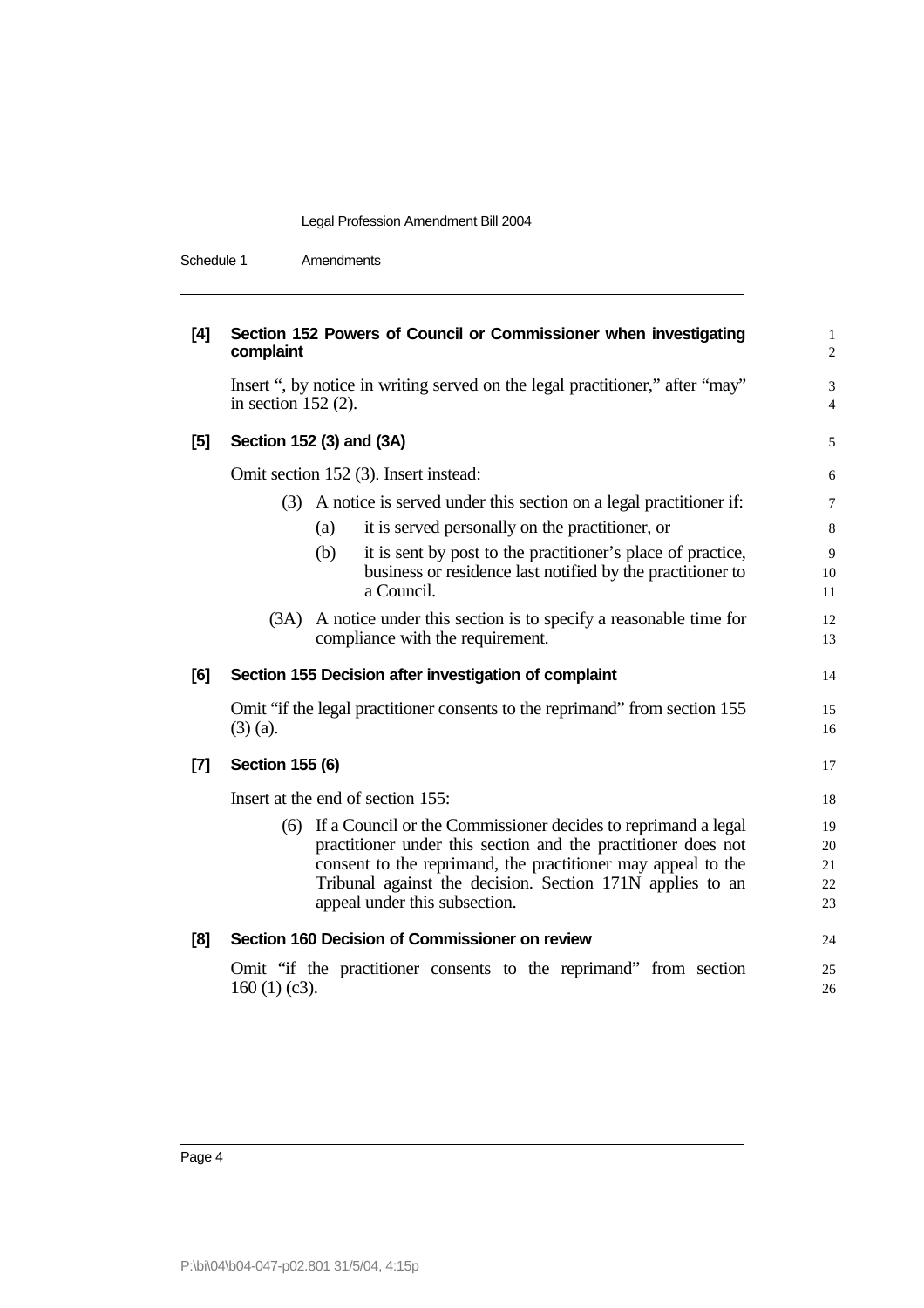| [9]    | Section 160 (5) |     |                                                                                                                                                                                                                                                                                     |                                    |  |
|--------|-----------------|-----|-------------------------------------------------------------------------------------------------------------------------------------------------------------------------------------------------------------------------------------------------------------------------------------|------------------------------------|--|
|        |                 |     | Insert at the end of section 160:                                                                                                                                                                                                                                                   | $\overline{c}$                     |  |
|        |                 |     | (5) If the Commissioner decides to reprimand a legal practitioner<br>under this section and the practitioner does not consent to the<br>reprimand, the practitioner may appeal to the Tribunal against<br>the decision. Section 171N applies to an appeal under this<br>subsection. | 3<br>$\overline{4}$<br>5<br>6<br>7 |  |
| $[10]$ | Section 167AA   |     |                                                                                                                                                                                                                                                                                     | 8                                  |  |
|        |                 |     | Insert after section 167:                                                                                                                                                                                                                                                           | 9                                  |  |
|        | <b>167AA</b>    |     | Time for instituting proceedings                                                                                                                                                                                                                                                    | 10                                 |  |
|        |                 | (1) | An information may be laid under this Part at any time within<br>6 months after the Council or Commissioner decides that<br>proceedings be instituted in the Tribunal with respect to the<br>complaint concerned.                                                                   | 11<br>12<br>13<br>14               |  |
|        |                 | (2) | Despite subsection (1), the Tribunal may, on application in<br>writing by the Council or Commissioner, as the case may<br>require, extend the time for laying an information referred to in<br>subsection (1).                                                                      | 15<br>16<br>17<br>18               |  |
|        |                 | (3) | In exercising the power to extend the time for laying an<br>information, the Tribunal is to have regard to all the<br>circumstances of the case, and (without affecting the generality<br>of the foregoing) the Tribunal is to have regard to the<br>following:                     | 19<br>20<br>21<br>22<br>23         |  |
|        |                 |     | (a)<br>the public interest,                                                                                                                                                                                                                                                         | 24                                 |  |
|        |                 |     | (b)<br>the extent to which, having regard to the delay, there is<br>or may be prejudice to the legal practitioner concerned<br>by reason that evidence that would have been available<br>if the information had been laid within the 6-month<br>period is no longer available,      | 25<br>26<br>27<br>28<br>29         |  |
|        |                 |     | (c)<br>the reasonableness of the applicant's explanation for the<br>delay in laying the information.                                                                                                                                                                                | 30<br>31                           |  |
|        |                 | (4) | The time for laying an information may be extended under<br>subsection (2) although that time has expired.                                                                                                                                                                          | 32<br>33                           |  |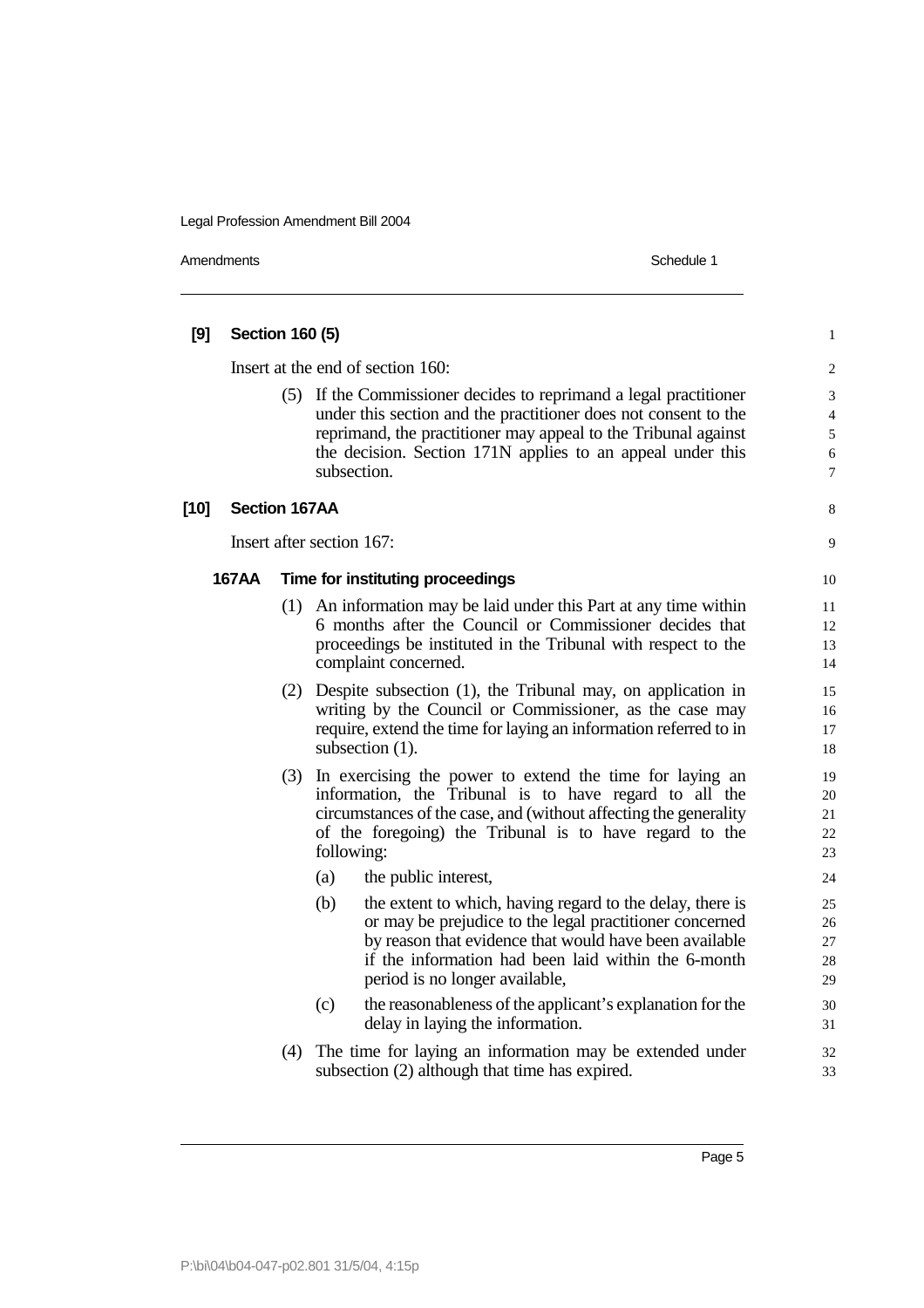|        |                    |     | (5) This section has effect despite anything in section 44 of the<br>Administrative Decisions Tribunal Act 1997 or the rules or<br>regulations under that Act.                                                                                                                                                           | 1<br>$\overline{c}$<br>3     |
|--------|--------------------|-----|--------------------------------------------------------------------------------------------------------------------------------------------------------------------------------------------------------------------------------------------------------------------------------------------------------------------------|------------------------------|
|        |                    | (6) | For the purposes of subsection $(1)$ , a decision that proceedings<br>be instituted is made when:                                                                                                                                                                                                                        | 4<br>5                       |
|        |                    |     | the Council or Commissioner decides that there is a<br>(a)<br>reasonable likelihood that the legal practitioner<br>concerned will be found guilty of unsatisfactory<br>professional conduct or professional misconduct, as<br>referred to in section 155 $(2)$ , or                                                      | 6<br>7<br>$\,8\,$<br>9<br>10 |
|        |                    |     | the Commissioner decides to institute proceedings in the<br>(b)<br>Tribunal against the legal practitioner concerned, or to<br>direct the appropriate Council to do so, under section<br>$160(1)(d)$ .                                                                                                                   | 11<br>12<br>13<br>14         |
|        |                    | (7) | An official record or notification of a decision referred to in<br>subsection $(6)$ (a) or $(b)$ and stating the date the decision was<br>made is evidence that the decision was made and of the date<br>the decision was made.                                                                                          | 15<br>16<br>17<br>18         |
| $[11]$ | <b>Section 171</b> |     |                                                                                                                                                                                                                                                                                                                          | 19                           |
|        |                    |     | Insert after section 170:                                                                                                                                                                                                                                                                                                | 20                           |
|        | 171                |     | Power to disregard procedural lapses                                                                                                                                                                                                                                                                                     | 21                           |
|        |                    |     | (1) The Tribunal may order that a failure by the Commissioner or<br>a Council, or a person acting for them or under their direction,<br>to observe a procedural requirement in relation to a complaint<br>is to be disregarded, if satisfied that the parties to the hearing<br>have not been prejudiced by the failure. | 22<br>23<br>24<br>25<br>26   |
|        |                    | (2) | This section applies to a failure occurring before proceedings<br>were instituted in the Tribunal in relation to the complaint as<br>well as to a failure occurring afterwards.                                                                                                                                          | 27<br>28<br>29               |
| [12]   |                    |     | Section 171C Determinations of Tribunal                                                                                                                                                                                                                                                                                  | 30                           |
|        |                    |     | Omit section 171C (1) (e). Insert instead:                                                                                                                                                                                                                                                                               | 31                           |
|        |                    |     | make an order publicly reprimanding the legal<br>(e)<br>practitioner or, if there are special circumstances,<br>privately reprimanding the legal practitioner,                                                                                                                                                           | 32<br>33<br>34               |
|        |                    |     |                                                                                                                                                                                                                                                                                                                          |                              |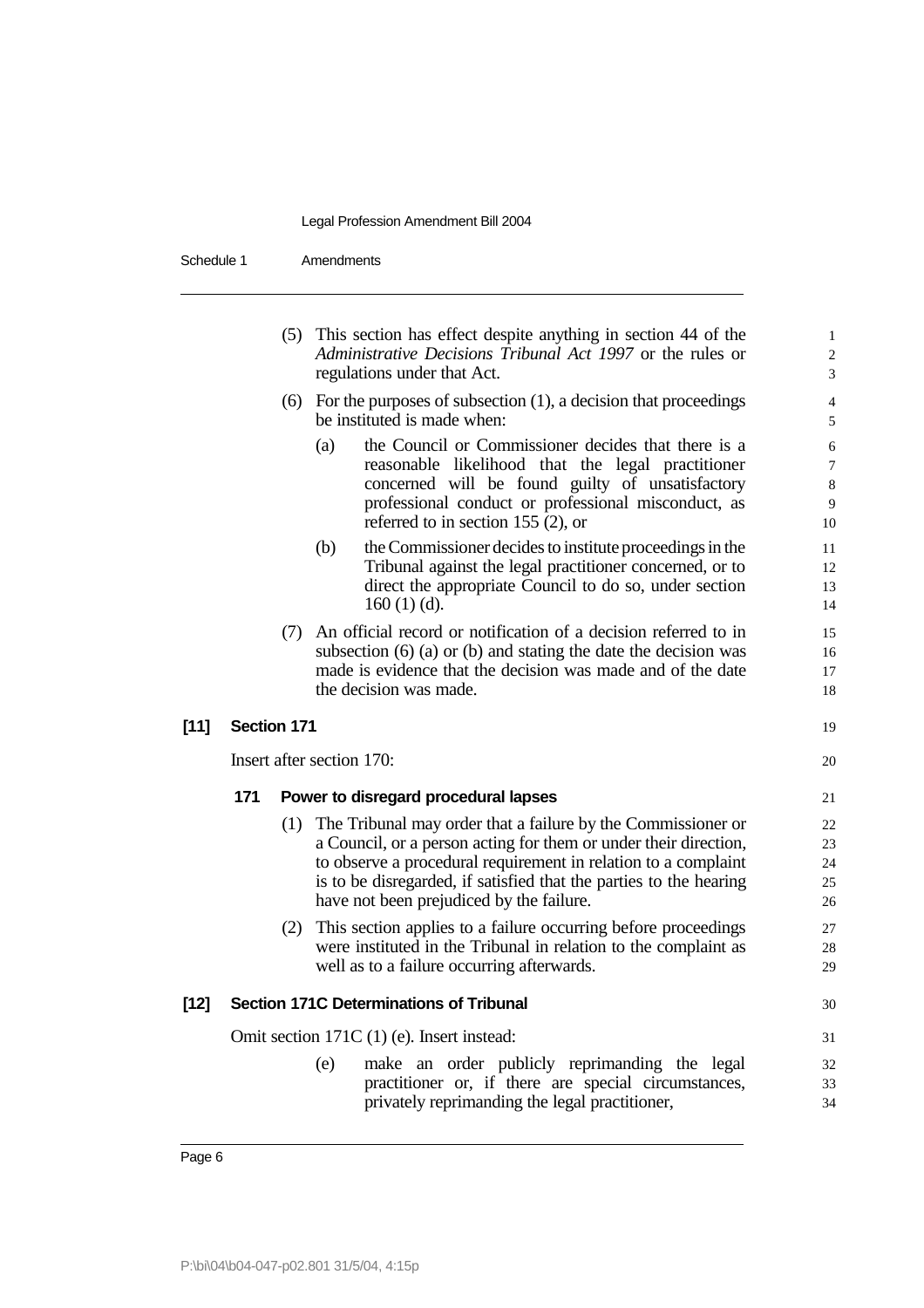Amendments Schedule 1

| [13]   |                                   |     | Section 171C (3)-(5)                                                                                                                                                                                                                                                                                                                      | $\mathbf{1}$                      |  |
|--------|-----------------------------------|-----|-------------------------------------------------------------------------------------------------------------------------------------------------------------------------------------------------------------------------------------------------------------------------------------------------------------------------------------------|-----------------------------------|--|
|        |                                   |     | Insert at the end of section 171C:                                                                                                                                                                                                                                                                                                        | $\overline{c}$                    |  |
|        |                                   |     | (3) If the Tribunal makes an order publicly reprimanding a legal<br>practitioner, the Tribunal is to publish the order and a statement<br>of its reasons for making the order.                                                                                                                                                            | 3<br>$\overline{4}$<br>$\sqrt{5}$ |  |
|        |                                   |     | (4) If the Tribunal makes an order privately reprimanding a legal<br>practitioner, the Tribunal is to provide the appropriate Council<br>and the Commissioner with a copy of the order and a statement<br>of its reasons for making the order.                                                                                            | 6<br>$\tau$<br>$\,8\,$<br>9       |  |
|        |                                   | (5) | It is sufficient compliance with the requirement to publish an<br>order under subsection (3) if the Tribunal provides to the<br>Commissioner sufficient information to enable the<br>Commissioner to exercise the Commissioner's functions in<br>respect of the register of disciplinary action required to be kept<br>under Division 9A. | 10<br>11<br>12<br>13<br>14<br>15  |  |
| $[14]$ | <b>Section 171F</b>               |     |                                                                                                                                                                                                                                                                                                                                           | 16                                |  |
|        | Omit the section. Insert instead: |     |                                                                                                                                                                                                                                                                                                                                           |                                   |  |
|        | 171F                              |     | Appeals against orders and decisions of Tribunal                                                                                                                                                                                                                                                                                          | 18                                |  |
|        |                                   |     | (1) An order or other decision made by the Tribunal under this Part<br>may be appealed to the Supreme Court by a party to the<br>proceedings in which the order or decision was made.                                                                                                                                                     | 19<br>20<br>21                    |  |
|        |                                   |     | (2) Section 75A of the Supreme Court Act 1970 accordingly<br>applies to an appeal under this section, and the appeal is to be:<br>(a)<br>by way of rehearing, and                                                                                                                                                                         | 22<br>23<br>24                    |  |
|        |                                   |     | (b)<br>not by way of a new hearing (a <i>de novo</i> hearing).                                                                                                                                                                                                                                                                            | 25                                |  |
|        |                                   | (3) | Subsection (2) does not affect the provisions of section 75A of<br>the <i>Supreme Court Act 1970</i> relating to the receipt of evidence<br>by the Supreme Court.                                                                                                                                                                         | 26<br>27<br>28                    |  |
|        |                                   | (4) | Despite subsection (1), an appeal does not lie to the Supreme<br>Court under this section against any of the following decisions<br>of the Tribunal except by leave of the Supreme Court:                                                                                                                                                 | 29<br>30<br>31                    |  |
|        |                                   |     | an interlocutory decision,<br>(a)                                                                                                                                                                                                                                                                                                         | 32                                |  |
|        |                                   |     |                                                                                                                                                                                                                                                                                                                                           |                                   |  |
|        |                                   |     | (b)<br>a decision made with the consent of the parties,                                                                                                                                                                                                                                                                                   | 33                                |  |

Page 7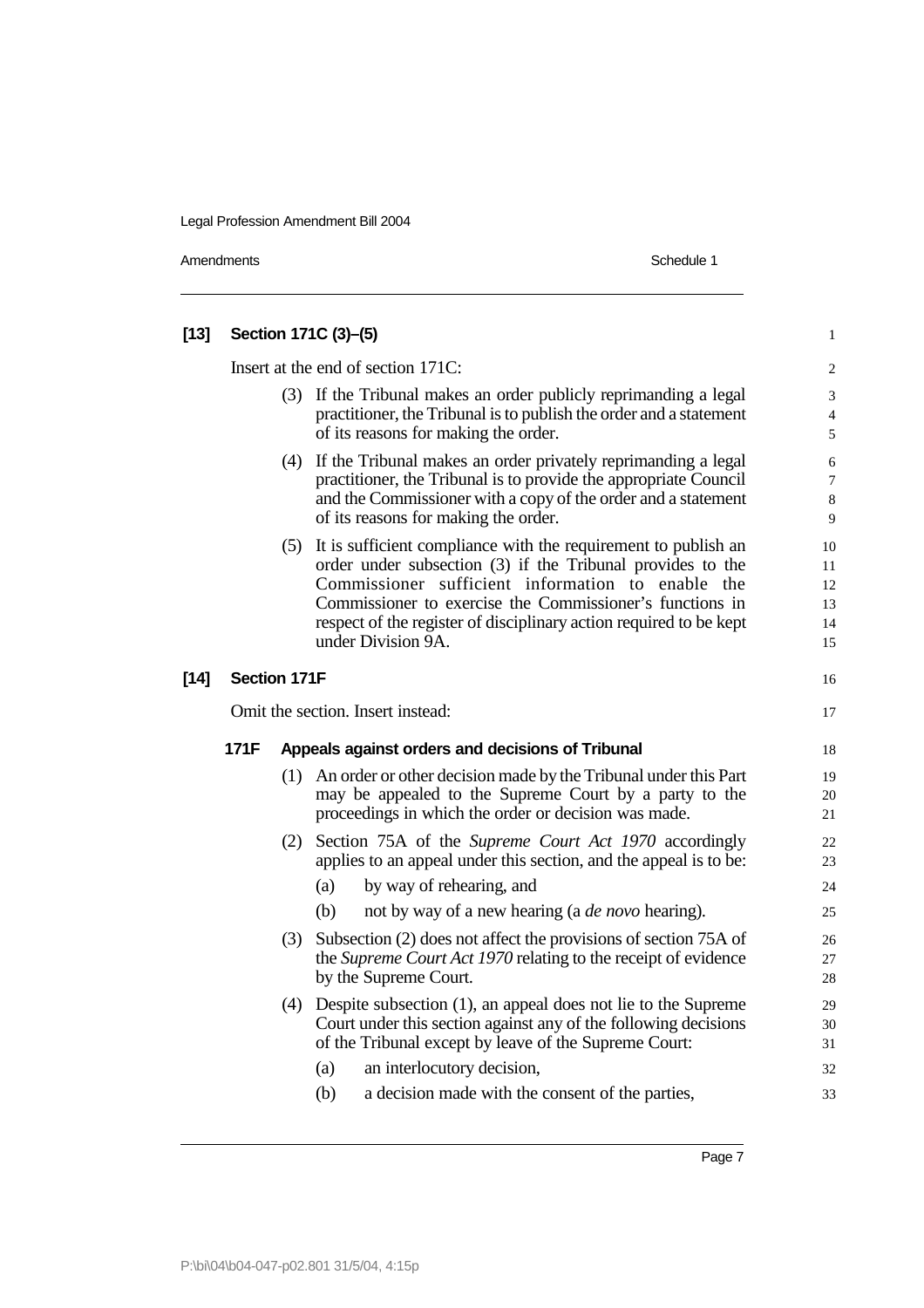Schedule 1 Amendments

|        |                     |     | (c) | a decision as to costs.                                                                                       | $\mathbf{1}$                |
|--------|---------------------|-----|-----|---------------------------------------------------------------------------------------------------------------|-----------------------------|
|        |                     | (5) |     | No appeals lie under Chapter 7 of the <i>Administrative Decisions</i>                                         | $\sqrt{2}$                  |
|        |                     |     |     | Act 1997 to an Appeal Panel against an order or other decision                                                | $\ensuremath{\mathfrak{Z}}$ |
|        |                     |     |     | of the Tribunal under this Part.                                                                              | $\overline{4}$              |
| $[15]$ |                     |     |     | <b>Section 171LA Definitions</b>                                                                              | 5                           |
|        |                     |     |     | Insert ", other than an order under this Part privately reprimanding the                                      | 6                           |
|        |                     |     |     | practitioner" after "practitioner" where secondly occurring in paragraph (d)                                  | 7                           |
|        |                     |     |     | of the definition of <i>disciplinary action</i> .                                                             | $\,$ 8 $\,$                 |
| $[16]$ | <b>Section 171N</b> |     |     |                                                                                                               | 9                           |
|        |                     |     |     | Insert after section 171MB:                                                                                   | 10                          |
|        | <b>171N</b>         |     |     | Appeals to Tribunal concerning reprimands                                                                     | 11                          |
|        |                     | (1) |     | This section applies to an appeal referred to in section $155(6)$                                             | 12                          |
|        |                     |     |     | or 160 (5) against a decision by a Council or the Commissioner                                                | 13                          |
|        |                     |     |     | to reprimand a legal practitioner.                                                                            | 14                          |
|        |                     |     |     | (2) The appeal is an external appeal within the meaning of the<br>Administrative Decisions Tribunal Act 1997. | 15<br>16                    |
|        |                     | (3) |     | The appeal is to be heard and determined by the Legal Services                                                | 17                          |
|        |                     |     |     | Division of the Tribunal, constituted in accordance with                                                      | 18                          |
|        |                     |     |     | whichever of the constitutions listed in clause $4(1)$ of Part 3 of                                           | 19                          |
|        |                     |     |     | Schedule 2 to the Administrative Decisions Tribunal Act 1997                                                  | 20                          |
|        |                     |     |     | that the President of the Tribunal determines as being<br>appropriate for the particular case.                | 21<br>22                    |
|        |                     | (4) |     | In determining the appeal, the Tribunal may:                                                                  | 23                          |
|        |                     |     | (a) | affirm the decision to reprimand the legal practitioner                                                       | 24                          |
|        |                     |     |     | and dismiss the appeal, or                                                                                    | 25                          |
|        |                     |     | (b) | quash the decision to reprimand the legal practitioner                                                        | 26                          |
|        |                     |     |     | and remit the matter back to the Council or                                                                   | 27                          |
|        |                     |     |     | Commissioner for the complaint concerned to continue<br>to be dealt with under this Part, or                  | 28<br>29                    |
|        |                     |     | (c) | quash the decision to reprimand the legal practitioner                                                        | 30                          |
|        |                     |     |     | and dismiss the complaint concerned.                                                                          | 31                          |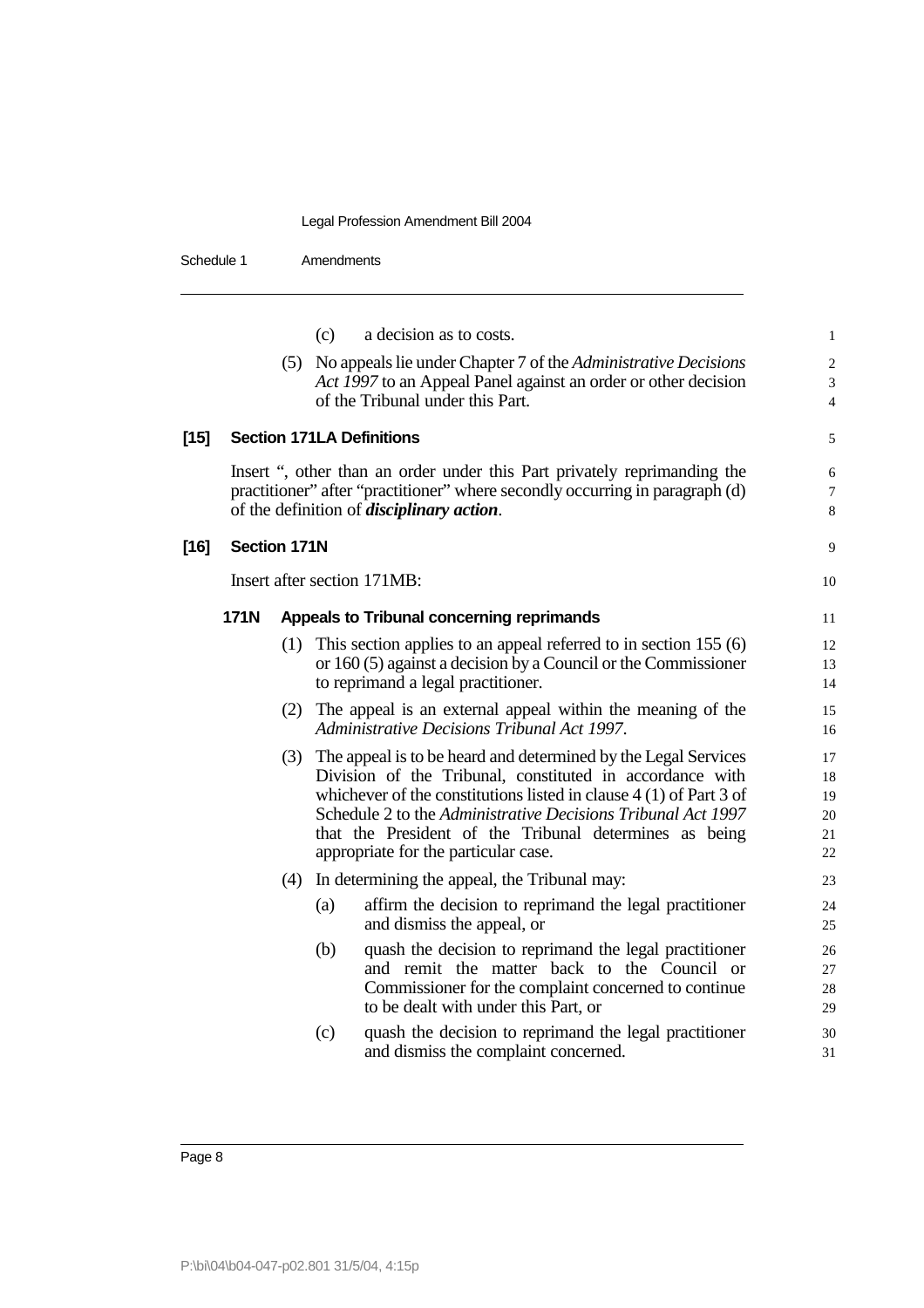|        |              | (2)  | A breach of the undertaking is capable of being unsatisfactory<br>professional conduct or professional misconduct.                                                                                                                                           | 33<br>34                                                        |
|--------|--------------|------|--------------------------------------------------------------------------------------------------------------------------------------------------------------------------------------------------------------------------------------------------------------|-----------------------------------------------------------------|
|        |              |      | (b)<br>a mediation conducted in connection with a complaint<br>against or a consumer dispute with the legal practitioner.                                                                                                                                    | 31<br>32                                                        |
|        |              |      | investigating or dealing with a complaint against the<br>(a)<br>legal practitioner, or                                                                                                                                                                       | 29<br>30                                                        |
|        |              | (1)  | This section applies if a legal practitioner gives an undertaking<br>to the Commissioner or a Council in the course of:                                                                                                                                      | 27<br>28                                                        |
|        | <b>171U</b>  |      | <b>Undertakings</b>                                                                                                                                                                                                                                          | 26                                                              |
|        |              |      | Insert after section 171T:                                                                                                                                                                                                                                   | 25                                                              |
| $[17]$ | Section 171U |      |                                                                                                                                                                                                                                                              | 24                                                              |
|        |              | (11) | This section prevails to the extent of any inconsistency with the<br>Administrative Decisions Tribunal Act 1997 or any rules or<br>regulations made under that Act.                                                                                          | 21<br>22<br>23                                                  |
|        |              | (10) | Without limiting anything in the Administrative Decisions<br>Tribunal Act 1997, rules or regulations may be made under that<br>Act in connection with appeals to which this section applies,<br>including the making, hearing and determination of appeals.  | 17<br>18<br>19<br>20                                            |
|        |              |      | (9) Section 171F applies in relation to the appeal.                                                                                                                                                                                                          | 16                                                              |
|        |              |      | $(8)$ The provisions of section 171C $(3)$ and $(5)$ relating to the<br>publication of an order and of a statement of reasons extend to<br>an order made under this section publicly reprimanding the<br>legal practitioner.                                 | 12<br>13<br>14<br>15                                            |
|        |              |      | (7) If the Tribunal quashes the decision to reprimand the legal<br>practitioner and the reprimand has already been administered,<br>the reprimand is withdrawn by force of this section.                                                                     | 9<br>10<br>11                                                   |
|        |              | (6)  | If the Tribunal quashes the decision to reprimand the legal<br>practitioner and remits the matter back to the Council or<br>Commissioner, the complaint concerned is to be dealt with as<br>if the decision to reprimand the practitioner had not been made. | 5<br>6<br>7<br>8                                                |
|        |              |      | (5) If the Tribunal affirms the decision to reprimand the legal<br>practitioner, the Tribunal must forthwith make an order<br>publicly reprimanding the legal practitioner, whether or not the<br>reprimand appealed against has already been administered.  | $\mathbf{1}$<br>$\overline{c}$<br>3<br>$\overline{\mathcal{L}}$ |
|        |              |      |                                                                                                                                                                                                                                                              |                                                                 |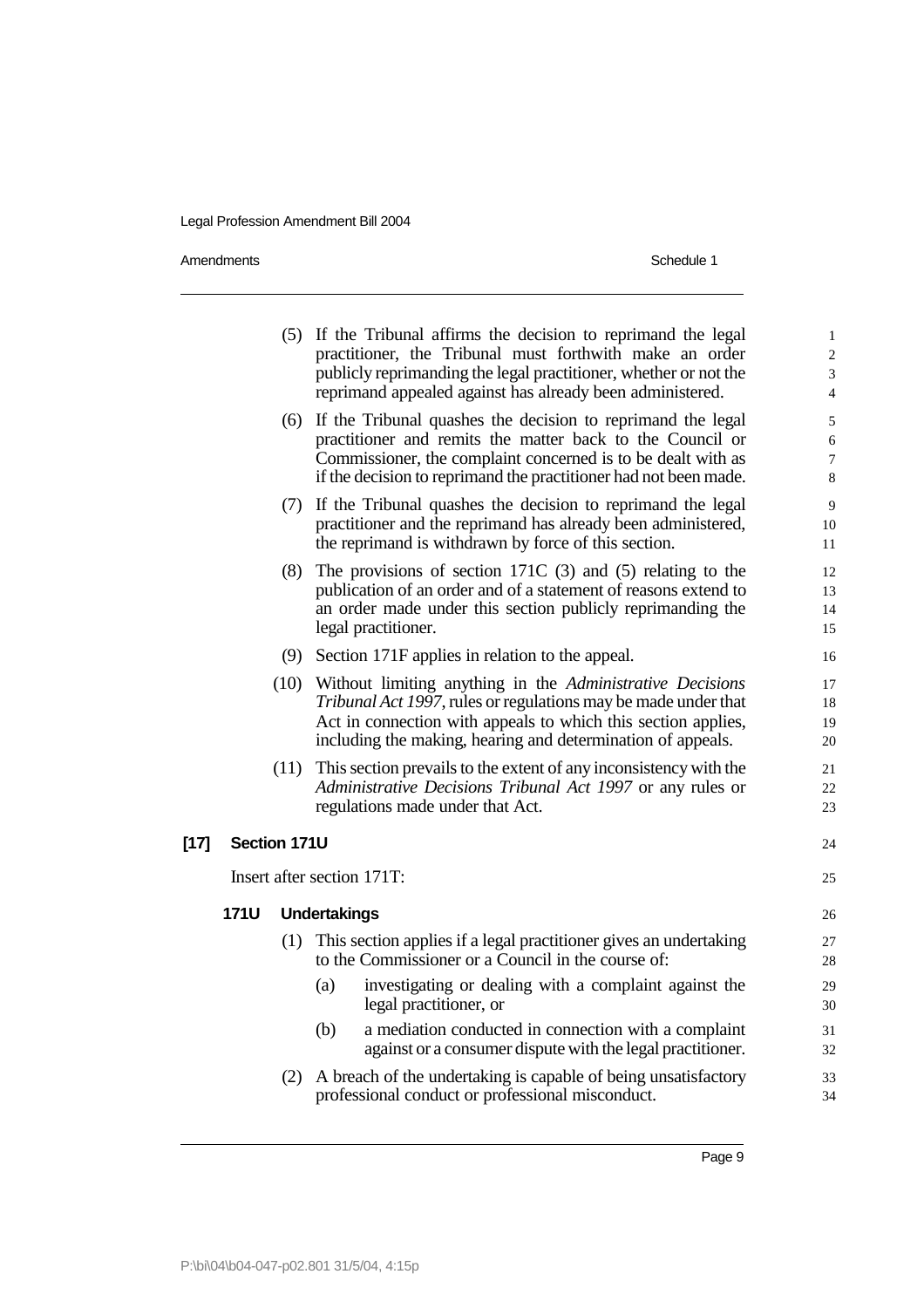|      |                                                                                                                                                                                   |                            | (3) Nothing in this section implies that breaches of other<br>undertakings are not capable of being unsatisfactory<br>professional conduct or professional misconduct. | $\,1$<br>$\overline{\mathbf{c}}$<br>3 |  |
|------|-----------------------------------------------------------------------------------------------------------------------------------------------------------------------------------|----------------------------|------------------------------------------------------------------------------------------------------------------------------------------------------------------------|---------------------------------------|--|
| [18] |                                                                                                                                                                                   |                            | Section 198L Restrictions on commencing proceedings without<br>reasonable prospects of success                                                                         | $\overline{4}$<br>5                   |  |
|      | Omit "originating process or a defence on a claim for damages" from<br>section 198L (2).<br>Insert instead "court documentation on a claim or defence of a claim for<br>damages". |                            |                                                                                                                                                                        |                                       |  |
| [19] | <b>Section 198L (3)</b>                                                                                                                                                           |                            |                                                                                                                                                                        | 10                                    |  |
|      | damages".                                                                                                                                                                         |                            | Omit "Originating process or a defence on a claim for damages".<br>Insert instead "Court documentation on a claim or defence of a claim for                            | 11<br>12<br>13                        |  |
| [20] | <b>Section 198L (4)</b>                                                                                                                                                           |                            |                                                                                                                                                                        | 14                                    |  |
|      | Insert at the end of the section:                                                                                                                                                 |                            |                                                                                                                                                                        |                                       |  |
|      |                                                                                                                                                                                   | $(4)$ In this section:     |                                                                                                                                                                        | 16                                    |  |
|      |                                                                                                                                                                                   | court documentation means: |                                                                                                                                                                        | 17                                    |  |
|      |                                                                                                                                                                                   | (a)                        | a statement of claim, summons, cross-claim, defence or<br>further pleading, or                                                                                         | 18<br>19                              |  |
|      |                                                                                                                                                                                   | (b)                        | an amended statement of claim, summons, cross-claim,<br>defence or further pleading, or                                                                                | 20<br>21                              |  |
|      |                                                                                                                                                                                   | (c)                        | a document amending a statement of claim, summons,<br>cross-claim, defence or further pleading, or                                                                     | 22<br>23                              |  |
|      |                                                                                                                                                                                   | (d)                        | any other document of a kind prescribed by the<br>regulations.                                                                                                         | 24<br>25                              |  |
|      |                                                                                                                                                                                   |                            | cross-claim includes counter-claim and cross-action.                                                                                                                   | 26                                    |  |
| [21] |                                                                                                                                                                                   |                            | Schedule 8 Savings, transitional and other provisions                                                                                                                  | 27                                    |  |
|      | Insert at the end of clause $1A(1)$ :                                                                                                                                             |                            |                                                                                                                                                                        |                                       |  |
|      |                                                                                                                                                                                   |                            | <b>Legal Profession Amendment Act 2004</b>                                                                                                                             | 29                                    |  |
|      |                                                                                                                                                                                   |                            |                                                                                                                                                                        |                                       |  |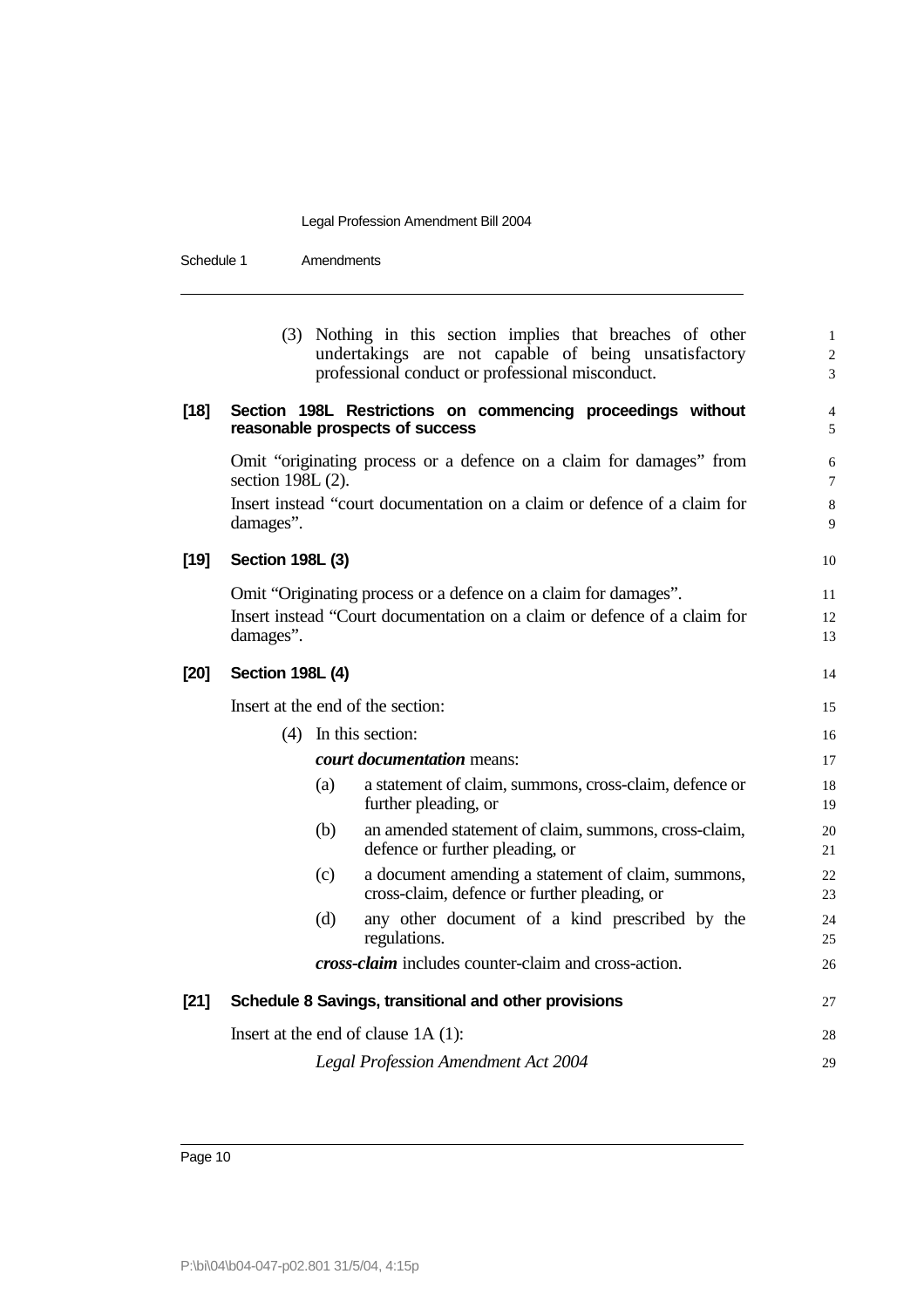| $[22]$ | <b>Schedule 8</b>                                                                  |                                                                                                                                                                                                                                                                                                                                                         |                                  |  |
|--------|------------------------------------------------------------------------------------|---------------------------------------------------------------------------------------------------------------------------------------------------------------------------------------------------------------------------------------------------------------------------------------------------------------------------------------------------------|----------------------------------|--|
|        | Insert at the end of the Schedule (with appropriate Part and clause<br>numbering): |                                                                                                                                                                                                                                                                                                                                                         |                                  |  |
|        | Part                                                                               | Provisions consequent on enactment of Legal<br><b>Profession Amendment Act 2004</b>                                                                                                                                                                                                                                                                     | $\overline{\mathcal{L}}$<br>5    |  |
|        |                                                                                    | <b>Definition</b>                                                                                                                                                                                                                                                                                                                                       |                                  |  |
|        |                                                                                    | In this section, <i>amending Act</i> means the <i>Legal Profession</i><br>Amendment Act 2004.                                                                                                                                                                                                                                                           | $\overline{7}$<br>8              |  |
|        |                                                                                    | Pre-admission events (sections 30 and 37)                                                                                                                                                                                                                                                                                                               | 9                                |  |
|        |                                                                                    | (1) A regulation made before the commencement of the<br>amendment made by the amending Act to section 30 is and is<br>taken always to have been as valid as it would be or would<br>have been if the amendment had been in force when the<br>regulation was made.                                                                                       | 10<br>11<br>12<br>13<br>14       |  |
|        |                                                                                    | (2) Anything done or omitted to be done under section 37 before<br>the commencement of the amendments made by the amending<br>Act to that section is and is taken always to have been as valid<br>as it would be or would have been if the amendments had been<br>in force when the thing was done or omitted.                                          | 15<br>16<br>17<br>18<br>19       |  |
|        |                                                                                    | Reprimands by Council or Commissioner (sections 155 and 160)                                                                                                                                                                                                                                                                                            | 20                               |  |
|        |                                                                                    | Sections 155 and 160 as amended by the amending Act extend<br>to conduct occurring before the commencement of the<br>amendments.                                                                                                                                                                                                                        | 21<br>22<br>23                   |  |
|        |                                                                                    | Time for instituting proceedings (section 167AA)                                                                                                                                                                                                                                                                                                        | 24                               |  |
|        |                                                                                    | (1) Section 167AA as inserted by the amending Act extends to<br>decisions made to institute proceedings in the Tribunal before<br>the commencement of that section (whether or not the<br>proceedings were instituted or purported to be instituted before<br>that commencement), as if that section had been in force when<br>the decisions were made. | 25<br>26<br>27<br>28<br>29<br>30 |  |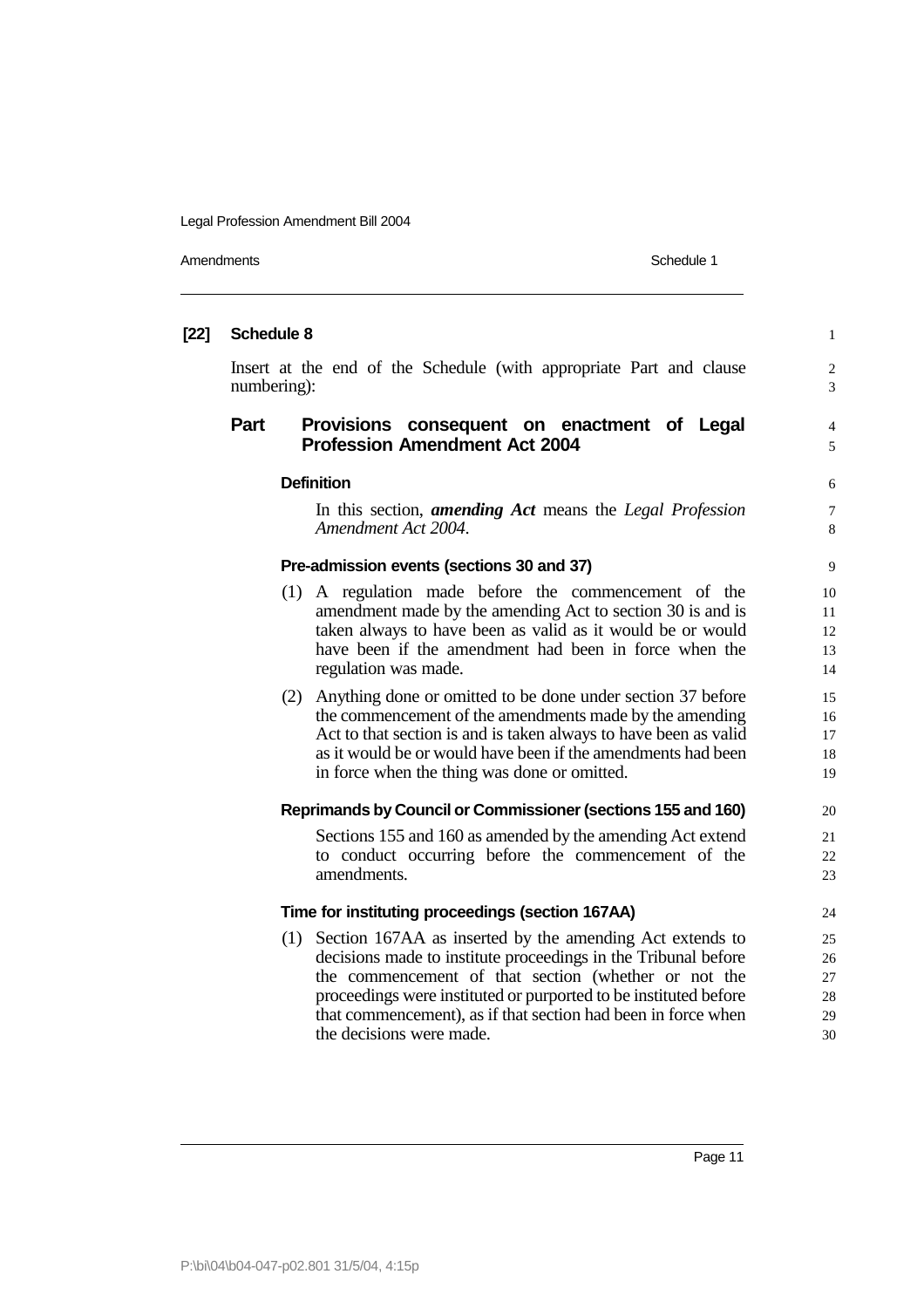| (2) Without limiting subclause (1), if proceedings referred to in that<br>subclause:                                                                                                                                                                                                                                | $\mathbf{1}$<br>$\overline{c}$ |
|---------------------------------------------------------------------------------------------------------------------------------------------------------------------------------------------------------------------------------------------------------------------------------------------------------------------|--------------------------------|
| were instituted or purported to be instituted in the<br>(a)<br>Tribunal before the commencement of section 167AA,<br>and                                                                                                                                                                                            | 3<br>$\overline{4}$<br>5       |
| (b)<br>were pending in the Tribunal immediately before that<br>commencement,                                                                                                                                                                                                                                        | 6<br>$\overline{7}$            |
| the proceedings are taken to have been as validly instituted in<br>the Tribunal as they would have been had that section been in<br>force when they were instituted or purported to be instituted.                                                                                                                  | 8<br>9<br>10                   |
| However, section 167AA does not apply to proceedings<br>(3)<br>instituted or purporting to be instituted in the Tribunal before<br>the commencement of that section where the Tribunal has<br>before that commencement made an order or decision to the<br>effect that the proceedings were not validly instituted. | 11<br>12<br>13<br>14<br>15     |
| Power to disregard procedural lapses (section 171)                                                                                                                                                                                                                                                                  | 16                             |
| Section 171 as inserted by the amending Act extends to:                                                                                                                                                                                                                                                             | 17                             |
| procedural lapses occurring before the commencement<br>(a)<br>of the amendment, and                                                                                                                                                                                                                                 | 18<br>19                       |
| (b)<br>complaints made before that commencement, and                                                                                                                                                                                                                                                                | 20                             |
| (c)<br>proceedings pending in the<br>Tribunal<br>that<br>at<br>commencement.                                                                                                                                                                                                                                        | 21<br>22                       |
| Determinations of Tribunal--publishing information about<br>reprimands (section 171C)                                                                                                                                                                                                                               | 23<br>24                       |
| Section 171C $(3)$ – $(5)$ as inserted by the amending Act apply to                                                                                                                                                                                                                                                 | 25                             |
|                                                                                                                                                                                                                                                                                                                     |                                |